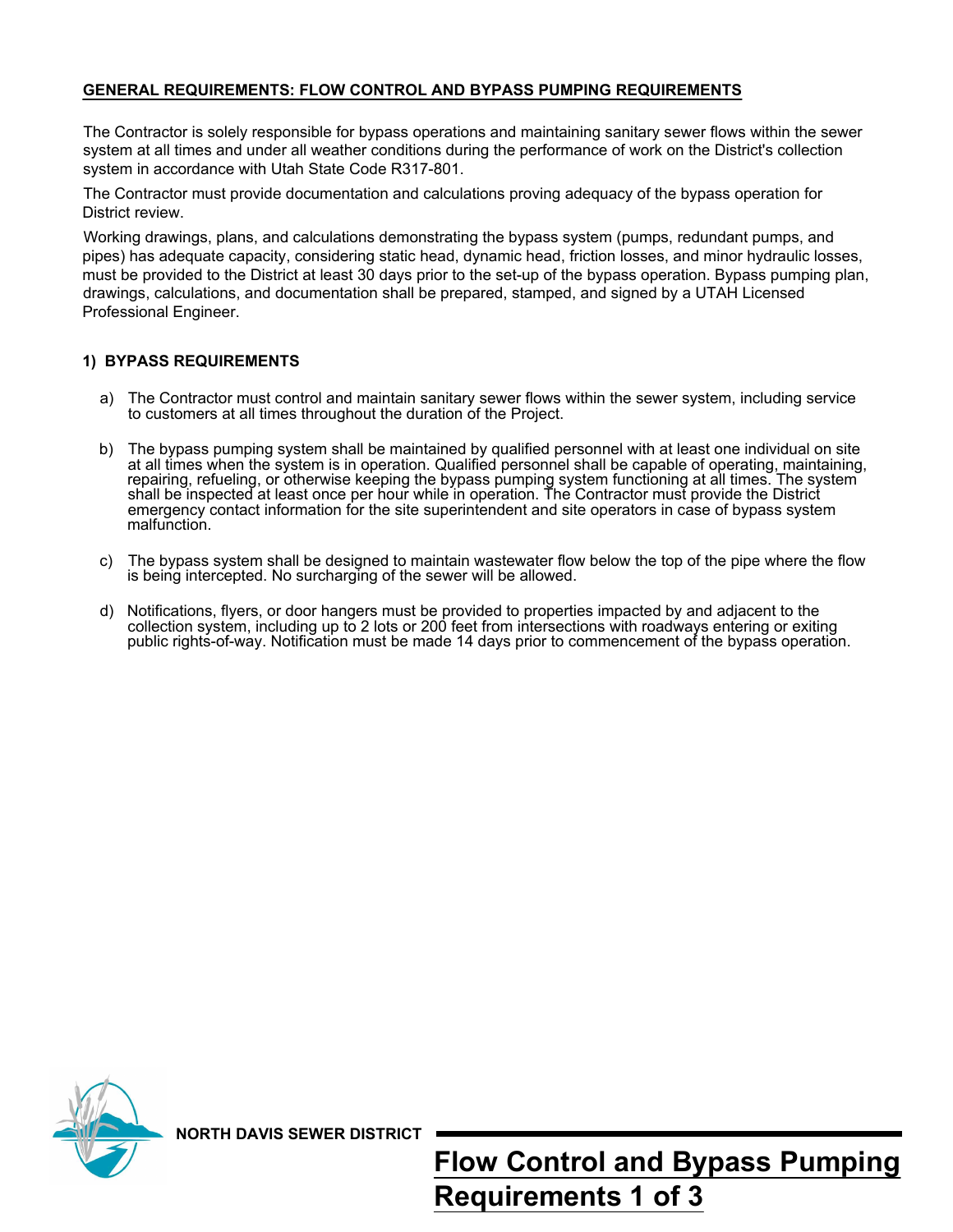### **2) BYPASS SYSTEM CAPACITY:**

The Contractor must perform flow monitoring on each portion of the collection system to be bypassed in accordance with the following requirements:

- a) Monitor flows for a minimum of 10 consecutive days, encompassing 2 weekends. The flow data shall be collected and recorded at 15-minute intervals without any upstream diversions in place.
- b) Required capacity shall be calculated, using the highest flow determined from the following criteria:
	- i) 1.50 times the Peak 15 Minute Flow.
	- ii) Or 1.25 times the full pipe capacity of the existing incoming sewer, whichever is greater.

#### **3) BYPASS OPERATION**

The Contractor shall be solely responsible for any damage to public or private property, and any legal actions taken by regulatory agencies and/or others if such overflows, stoppages, or backups occur during Project. Contractor shall immediately contact the agency, state regulatory agencies, and others, as appropriate, should a sanitary sewer overflow occur, regardless of the flow rate or flow volume discharged.

Bypass operation must comply with Local, State, and Federal noise ordinances. Equipment must have sound attenuation when in normal operation.

#### **4) BYPASS PUMPING SYSTEMS**

Bypass pumping shall be performed in accordance with the following criteria:

a) CRITERION 1 - BYPASS PUMPING SYSTEM WITH FLOWS EQUAL TO OR LESS THAN 2.5 MGD AND PIPE LENGTHS LESS THAN 1,200 LF. The Contractor shall maintain on site, the following minimum requirements for all bypass pumping systems:

i) Sufficient equipment and materials to ensure continuous and successful operation of the bypass system.

ii) A system of pumps and piping operating on site to maintain a minimum 50% excess capacity of the anticipated maximum flow.

iii) A standby pump, equal in capacity to the largest pump in the system, piped, plumbed, and ready for operation.

iiii) A sufficient number of repair clamps, valves, tees, elbows, connections, tools, sewer plugs, piping, hoses, and other parts of system hardware to ensure immediate repair or modification of any part of the system as necessary.



**NORTH DAVIS SEWER DISTRICT**

## **Flow Control and Bypass Pumping Requirements 2 of 3**